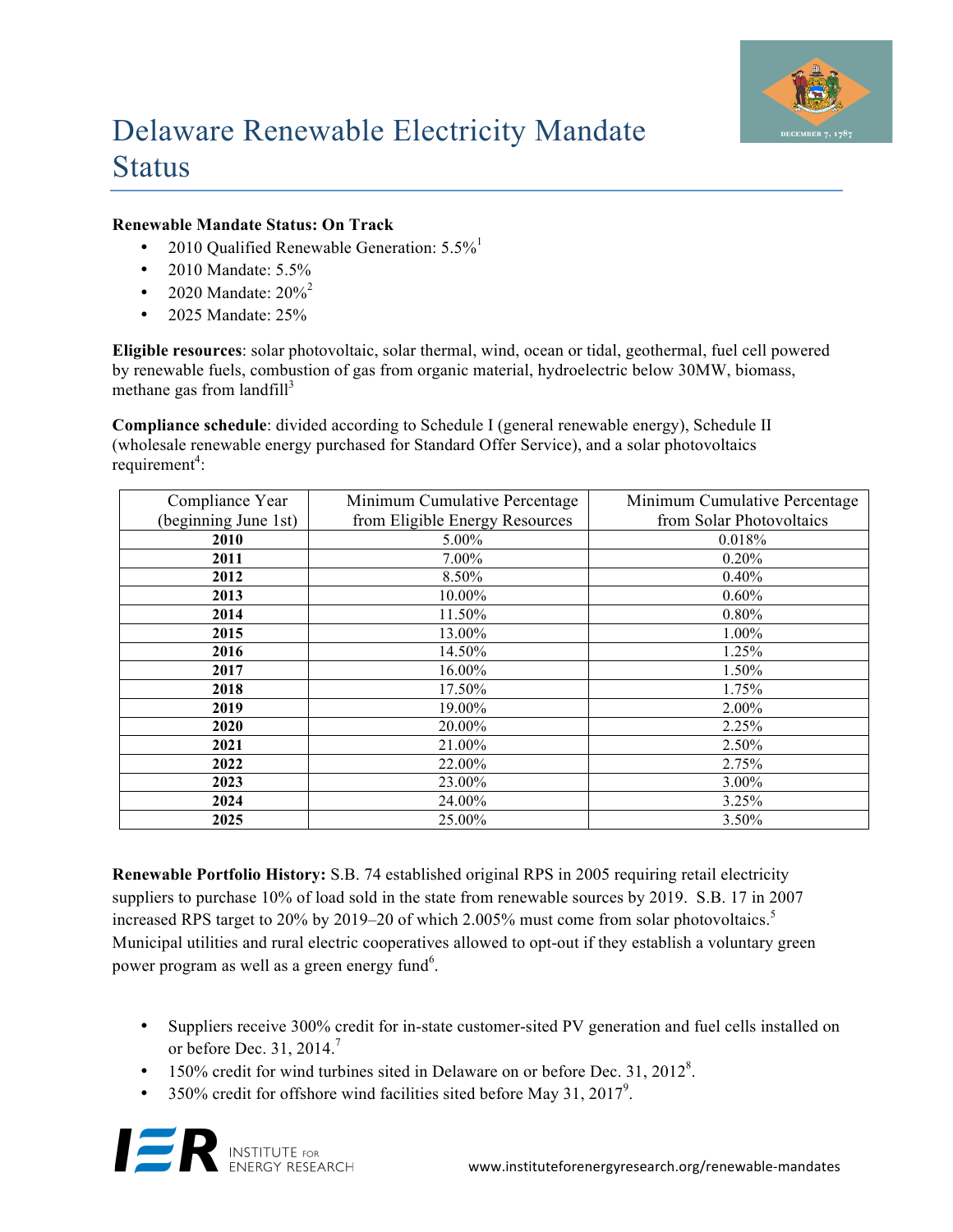#### **Credit Trading**: Yes

**Noncompliance penalty**: Penalties begin at \$25/MWh, but failure to comply in consecutive years increases it to \$50, and then \$80 on the third year.  $^{10}$  There is an additional solar alternative compliance payment for the solar carve out of \$250 per MWh deficiency.<sup>11</sup>

### **Electricity Price Ranking**:  $13^{th}$  Highest<sup>12</sup>

- 11.88 cents/KWh in Delaware
- 7.67 cents/KWh in non-mandated states



## **Price of Electricity (Cents/KWh)**

 <sup>1</sup> Energy Information Administration, Electricity Generation 2009,

http://www.eia.doe.gov/cneaf/electricity/epa/generation\_state\_mon.xls.

 $^{2}$  26 Del. C. §354 (July 21, 2005), http://delcode.delaware.gov/title26/c001/sc03a/index.shtml#P11\_150.

 $3$  26 Del. C. §352 (July 21, 2005), http://delcode.delaware.gov/title26/c001/sc03a/index.shtml#P11\_150.

<sup>4</sup> CDR §26-3008, 3.2 (Aug. 23, 2005), http://regulations.delaware.gov/AdminCode/title26/3000/3008.pdf.

<sup>&</sup>lt;sup>5</sup> Database of state Incentives for Renewables and Efficiency, Delaware,

http://www.dsireusa.org/incentives/incentive.cfm?Incentive\_Code=DE06R&re=1&ee=1.

<sup>6</sup> Del. S.B. 74 §363 (2005), http://depsc.delaware.gov/electric/rpsact.pdf.

<sup>&</sup>lt;sup>7</sup> Del. Public Notice (Jan. 12, 2009), http://depsc.delaware.gov/electric/Delaware%20Multiplier.pdf.